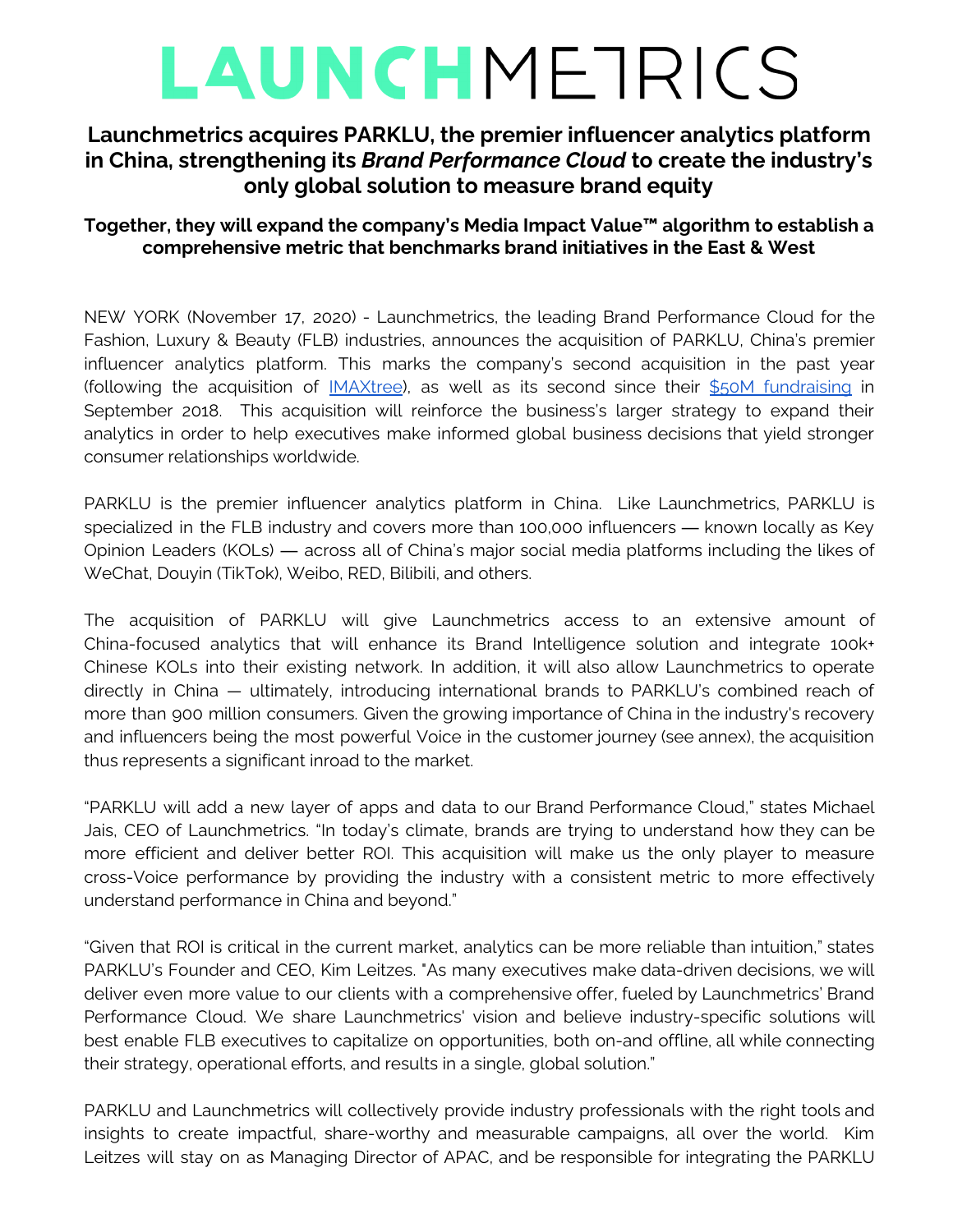offer, in addition to playing a critical role in the expansion of its global business as Launchmetrics expects substantial growth in the region following this acquisition. PARKLU and Launchmetrics' current operating activities will continue as normal, more details on the offering ahead.

#### **Press Contact:**

Katherine KNIGHT Corporate Communications Director [Katherine.knight@launchmetrics.com](mailto:Katherine.knight@launchmetrics.com)

#### **About Launchmetrics**

Launchmetrics is the leading Brand Performance Cloud used by Fashion, Luxury and Beauty (FLB) executives to connect with the modern consumer in a constantly changing landscape. With over a decade of industry expertise, Launchmetrics helps more than 1,000 customers create inspiring, impactful and measurable experiences.

Its Brand Performance Cloud provides companies with the tools and intelligence they need to optimize the use of their creative assets, execute powerful brand amplification programs and measure their brand performance. The company's AI-driven and proprietary Media Impact Value™ gives customers the ability to benchmark their performance against 2,000 competitors worldwide. Launchmetrics' intelligence empowers these companies to grow their businesses and streamline their processes, bringing a sharp focus to profitability, accountability, and efficiency while enabling the type of quick decision making required for agility.

Founded in New York and with operating headquarters in Paris, Launchmetrics has employees in ten markets worldwide and offers support in five languages. Launchmetrics has been the trusted brand performance technology to brands worldwide such as Dior, Fendi, TopShop, Shiseido, NET-A-PORTER and Adidas as well as partners like IMG, the Council of Fashion Designers of America, the British Fashion Council, Camera Nazionale Della Moda Italiana, and the Fédération de la Haute Couture et de la Mode.

To learn more about Launchmetrics, please visit **[launchmetrics.com/newsroom](http://launchmetrics.com/newsroom)** and follow **[@launchmetrics](https://www.instagram.com/launchmetrics/?hl=en)**.

#### **About PARKLU**

PARKLU is the premier influencer analytics platform in China that empowers brands to make data-driven decisions about their influencer marketing strategies. PARKLU's network includes over 100,000 influencers known locally as Key Opinion Leaders (KOLs); its clients use its self-service analytics, influencer relationship management tools and value-added insights to benchmark, plan and monitor campaigns across China's major social platforms like WeChat, Douyin, Weibo, Bilibili and RED. From Fortune 100 companies to independent brands, hundreds of customers such as Abercrombie & Fitch, Blue Nile, Colourpop, Schwarzkopf Professional, and Shiseido, trust PARKLU to discover opportunities and optimize investments in the China market.

To learn more about PARKLU, please visit **[parklu.com](https://parklu.com/)**.

#### **About Media Impact [Value™](https://www.launchmetrics.com/media-impact-value-usage) (MIV ®):**

Launchmetrics' proprietary Machine Learning algorithm provides brands with a unified currency to measure the value of all marketing activities across Voices, Channels, and Markets by assigning a monetary amount to every post, interaction, and article. Finely tuned to specificities of Fashion, Luxury, and Beauty, the algorithm was trained on actual media rates and 5+ years of FLB specific campaign data. It analyzes more than 100 quantitative and qualitative attributes including audience engagement, industry relevance, source authority, and content quality, to create a highly accurate method of measurement. MIV offers a unified way to calculate how brand equity is being created and which strategies create the most ROI.